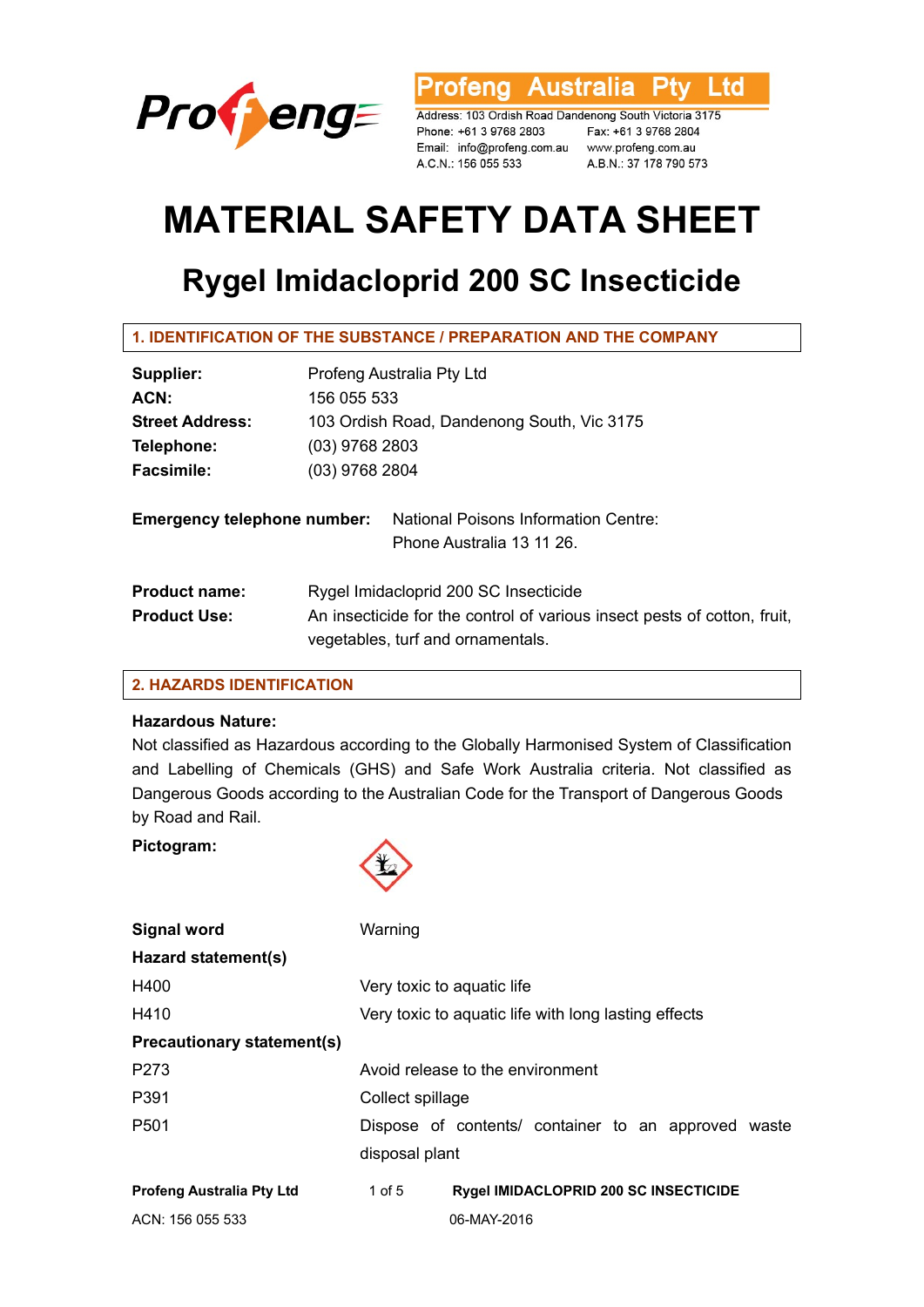

Australia L td otena

Address: 103 Ordish Road Dandenong South Victoria 3175 Phone: +61 3 9768 2803 Email: info@profeng.com.au A.C.N.: 156 055 533

Fax: +61 3 9768 2804 www.profeng.com.au A.B.N.: 37 178 790 573

#### **3. COMPOSITION / INFORMATION ON INGREDIENTS**

| <b>Ingredients Name</b>                      | <b>CAS No.</b> | <b>Proportion</b> |  |
|----------------------------------------------|----------------|-------------------|--|
| Imidacloprid                                 | 138261-41-3    | $200$ g/L         |  |
| Glycerine                                    | $56-81-5$      | 10-30 %           |  |
| Other ingredients (considered non-hazardous) |                | $0-10 \%$         |  |
| Water                                        |                | <b>Balance</b>    |  |

#### **4. FIRST AID MEASURES**

**Inhalation** Remove affected person to fresh air until recovered. If symptoms develop or persist, seek medical advice.

**Ingestion** Rinse mouth and then drink plenty of water. Do not give anything by mouth to a semi-conscious or unconscious person. Seek medical advice immediately.

**Skin** Remove contaminated clothing and launder before re-use. Wash affected areas thoroughly with soap and water.

**Eye** If in eyes, hold eyelids open and wash with copious amounts of water for at least 15 minutes. Seek medical advice.

**First Aid Facilities** If poisoning occurs, contact a doctor or Poisons Information Centre on 13 11 26 (Australia).

**Advice to Doctor** Treat symptomatically.

Has a nicotine like effect. Check blood pressure and pulse rate frequently, as bradycardia and hypotonia are possible. Provide supportive measures for respiratory function and cardiac action. Give artificial respiration if signs of paralysis appear.

Additional therapeutic measures involve elimination of the substance from the body or acceleration of its excretion (gastric lavage, saline laxatives, activated charcoal).

Contra-indications: Absorption promoting agents such as alcoholic beverages and milk.

#### **5. FIRE-FIGHTING MEASURES**

#### **Suitable Extinguishing Media**

Water fog, foam, carbon dioxide or dry chemical.

#### **Hazards from Combustion Products**

May emit toxic fumes of hydrogen chloride, hydrogen cyanide, carbon monoxide and nitrogen oxides if involved in fires or exposed to extreme heat.

#### **Special Protective Equipment for Fire Fighters**

Breathable air apparatus should be worn when fighting a fire in which this product is involved.

**Specific Hazards** Considered low risk due to water content, however upon evaporation of water the product is combustible.

**Hazchem Code** None Allocated

**Other Information** Contain fire water. Prevent fire water from entering drains or water

**Profeng Australia Pty Ltd** 2 of 5 **Rygel IMIDACLOPRID 200 SC INSECTICIDE**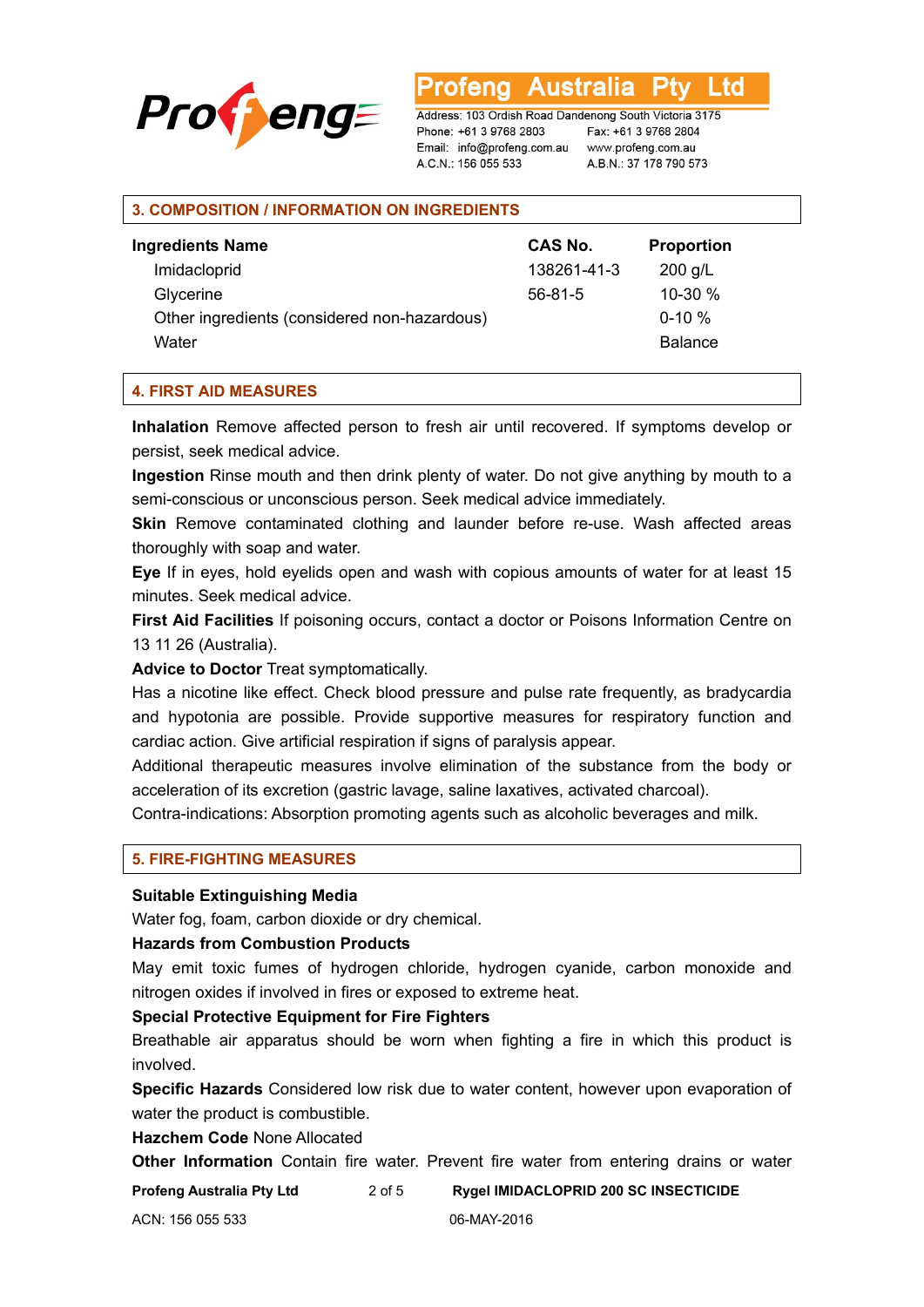

**Australia** L to

Address: 103 Ordish Road Dandenong South Victoria 3175 Phone: +61 3 9768 2803 Email: info@profeng.com.au www.profeng.com.au A.C.N.: 156 055 533

Fax: +61 3 9768 2804 A.B.N.: 37 178 790 573

bodies.

# **6. ACCIDENTAL RELEASE MEASURES**

#### **Spills & Disposal**

Contain spill and absorb with clay, sand, soil or proprietary absorbent (such as vermiculite). Collect spilled material and waste in sealable open-top type containers for disposal.

**Personal Protection** For appropriate personal protective equipment (PPE), refer Section 8. Onsite disposal of concentrate is not acceptable.

#### **7. HANDLING AND STORAGE**

#### **Conditions for Safe Storage**

Store in the closed, original container in a cool, well ventilated area. Do not store for prolonged periods in direct sunlight.

**Other Information** Always read the label and any attached leaflet before use.

# **8. EXPOSURE CONTROLS/PERSONAL PROTECTION**

#### **National Exposure Standards**

NOHSC has set the following exposure standard for glycerine: TLV (TWA) 10 mg/m3, STEL -.

#### **Engineering Controls**

Handle in well ventilated areas, generally natural ventilation is adequate.

# **Personal Protective Equipment**

It is good practice to wear suitable personal protective equipment (PPE). When opening the container, preparing spray and using the prepared spray wear cotton overalls buttoned to the neck and wrist and a washable hat, elbow-length PVC gloves and goggles.

**Hygiene Measures** After use and before eating, drinking or smoking, wash hands, arms and face thoroughly with soap and water. After each day's use, wash contaminated clothing and safety equipment.

#### **9. PHYSICAL AND CHEMICAL PROPERTIES**

| Form                                                                               | Liquid                                     |  |
|------------------------------------------------------------------------------------|--------------------------------------------|--|
| Appearance                                                                         | Beige liquid suspension                    |  |
| <b>Solubility in Water</b>                                                         | Disperses in water                         |  |
| <b>Specific Gravity</b>                                                            | 1.108                                      |  |
| <b>Vapour Pressure</b>                                                             | $9 \times 10$ -7 mPa @ 25°C (imidacloprid) |  |
| <b>Octanol/Water Partition Coefficient Kow Log P is 0.57 @ 21°C (imidacloprid)</b> |                                            |  |
| <b>Flammability</b>                                                                | Not flammable                              |  |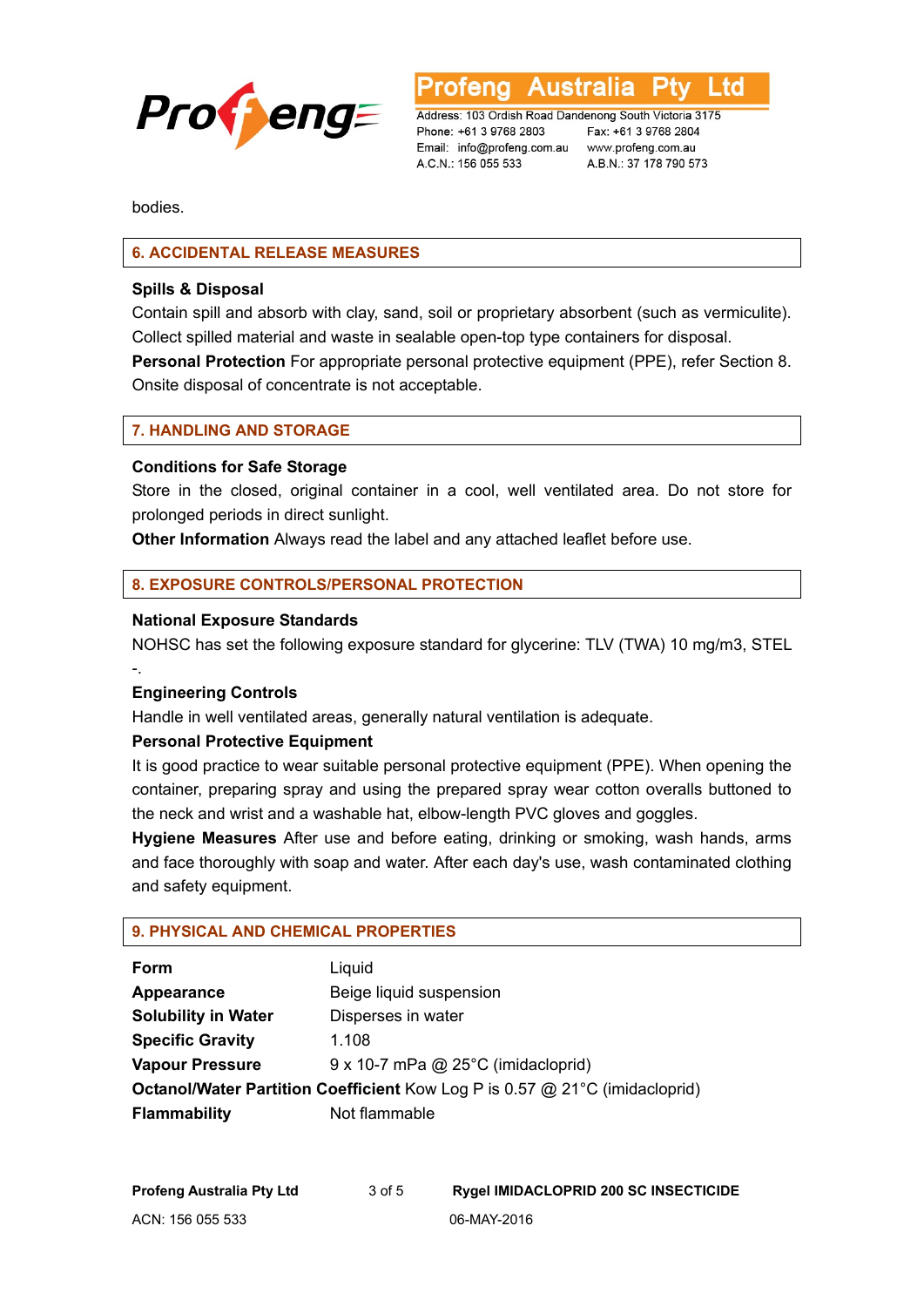

Australia L td

Address: 103 Ordish Road Dandenong South Victoria 3175 Phone: +61 3 9768 2803 Email: info@profeng.com.au A.C.N.: 156 055 533

Fax: +61 3 9768 2804 www.profeng.com.au A.B.N.: 37 178 790 573

# **10. STABILITY AND REACTIVITY**

**Chemical Stability** - Stable under normal conditions.

**Hazardous Reactions -** Keep away from strong oxidising agents.

**Hazardous Polymerisation -** Hazardous polymerisation is not possible.

# **11. TOXICOLOGICAL INFORMATION**

**Inhalation** Inhalation of sprays or mists may result in effects described under ingestion.

**Ingestion** Swallowing large quantities may cause vomiting, diarrhoea, abdominal pain, lethargy, depressed muscular tone, muscular cramps, respiratory disturbances and trembling.

**Skin** May irritate the skin.

**Eye** May irritate the eyes.

**Chronic Effects** Based on available data, repeated exposures are not anticipated to cause additional significant adverse effects.

**Acute Toxicity - Oral** LD50 (rat) >5,000 mg/kg for the formulated product

**Acute Toxicity – Dermal** LD50 (rat) >2,000 mg/kg for the formulated product

# **Acute Toxicity - Inhalation**

LC50 (rat) (4hr) >0.56 mg/L for the formulated product. No toxic signs, pre-terminal deaths or post mortem abnormalities were observed.

**Other Information** The Australian Acceptable Daily Intake (ADI) for imidacloprid for a human is 0.06 mg/kg/day, set for the public for daily, lifetime exposure. This is based on the NOEL of 6 mg/kg/day, the level determined to show no effects during long term exposure for the most sensitive indicators and the most sensitive species. (Ref: Comm. Dept. of Health and Ageing, 'ADI List', TGA, September 2005).

# **12. ECOLOGICAL INFORMATION**

**Other Precautions** Do not spray on vegetation where honeybees are foraging. Do not contaminate dams, waterways or sewers with this product or the containers, which have held this product.

**Environ. Protection** Spray drift can cause damage, read the label for more information.

**Acute Toxicity - Fish** The following is data for the active ingredient, imidacloprid. LC50 (96 hr) for rainbow trout is 211 mg/L.

**Acute Toxicity – Daphnia** LC50 (48 hr) for daphnia magna is 85 mg/L.

**Acute Toxicity – Algae** EC50 (48hr) for pseudokirchneriella subcaptia >100 mg/L.

# **Acute Toxicity - Other Organisms**

LD50 for Japanese quail is 31 mg/kg

LD50 for bobwhite quail is 152 mg/kg

Harmful to bees by direct contact.

**Profeng Australia Pty Ltd** 4 of 5 **Rygel IMIDACLOPRID 200 SC INSECTICIDE**